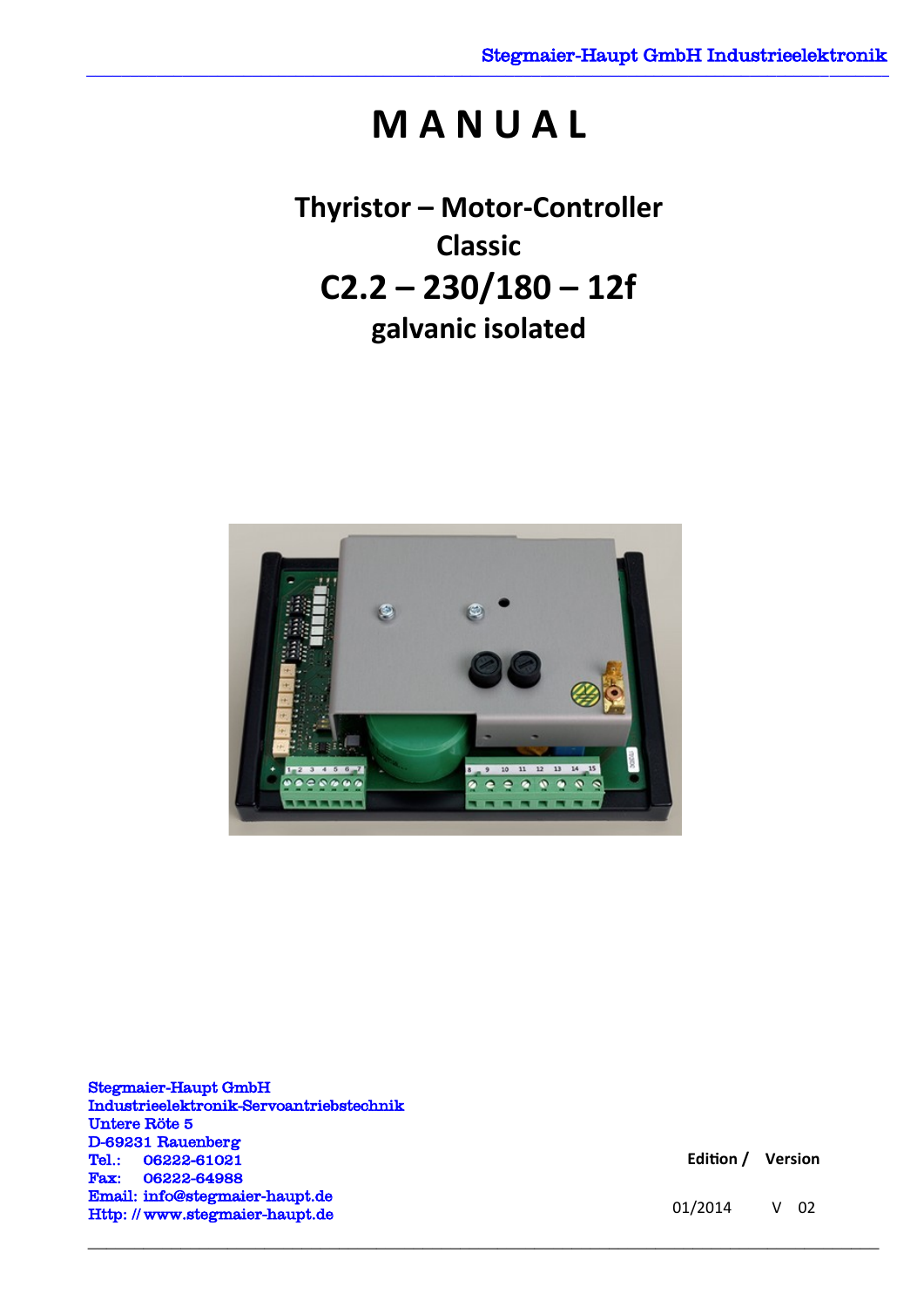### 1 Content

| $\mathcal{P}$  |     |  |  |  |
|----------------|-----|--|--|--|
|                | 2.1 |  |  |  |
|                | 2.2 |  |  |  |
|                | 2.3 |  |  |  |
|                | 2.4 |  |  |  |
| 3              |     |  |  |  |
|                | 3.1 |  |  |  |
| $\overline{A}$ |     |  |  |  |
|                | 4.1 |  |  |  |
|                | 4.2 |  |  |  |
|                | 4.3 |  |  |  |
| 5              |     |  |  |  |
|                | 5.1 |  |  |  |
|                | 5.2 |  |  |  |
|                | 5.3 |  |  |  |
|                | 5.4 |  |  |  |
|                | 5.5 |  |  |  |
| 6              |     |  |  |  |
|                | 6.1 |  |  |  |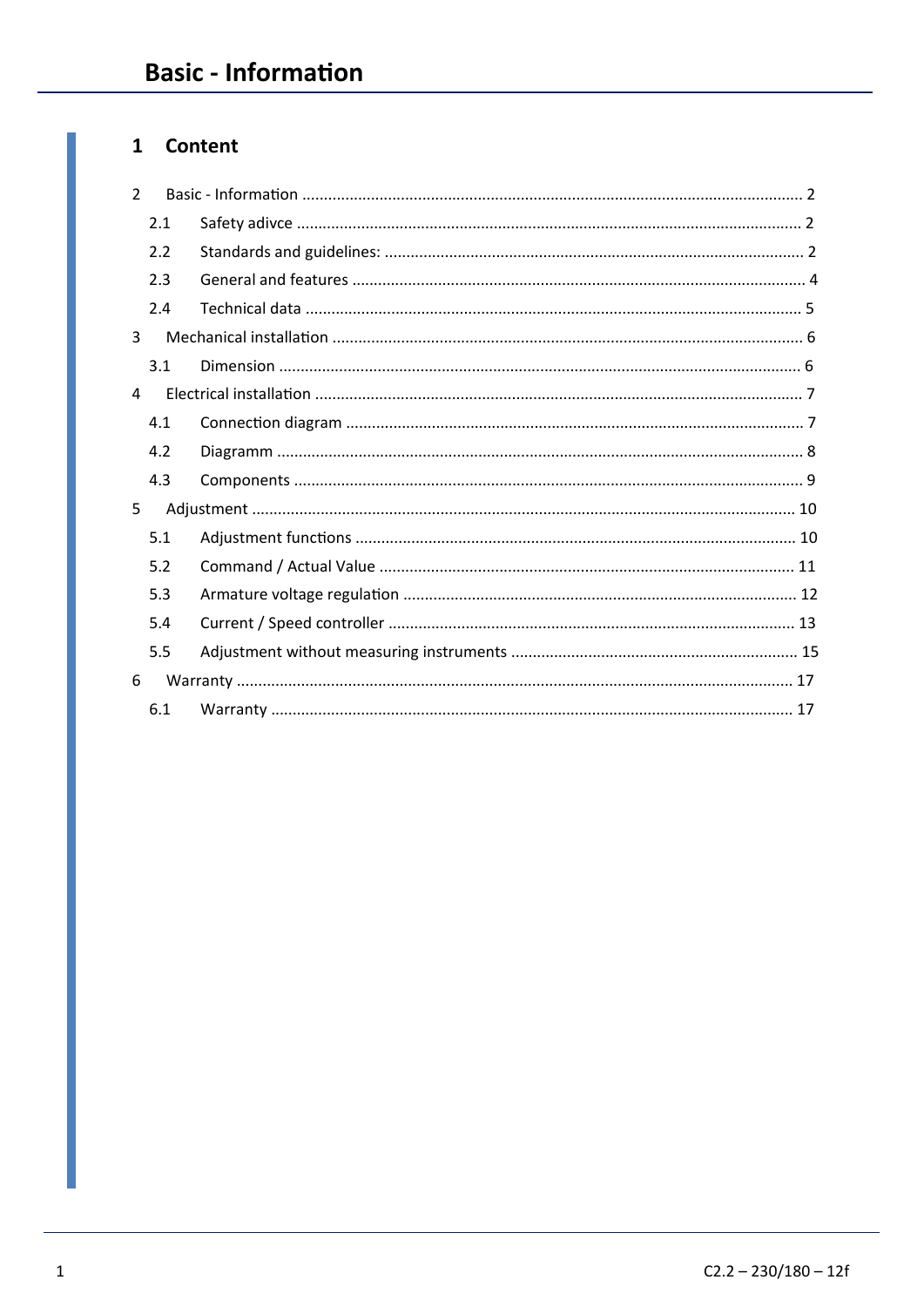- **2 Basic Information <sup>e</sup>**
- **2.1 Safety adivce**

**Electronic equipment is not fault proof.** 

## **Attention – High voltage 360-550V~, 450-550V= Shock hazard / Danger of life!!**



Before installation or commissioning begins, this manual must be thoroughly read and understood by the technical staff involved. The devices are electrical equipment (EB) to the power electronics for the control of power flow

in electrical power systems. **Protection rating IP00.** 

**Control and power connections can voltage lead, works without the drive!** 

**Measured before disassembly voltage!** 



#### **2.2 Standards and guidelines:**

The device and its associated components can only be installed and switched on where the local regulations and technical standards have been strictly adhered to:

Trade body guidelines: VGB4

EU Guidelines: 2004/108/EG, 2006/95/EG, 2006/42/EG EN 60204-1, EN292, EN50178, EN60439-1, EN61800-3, ECE-R100 ISO 6469, ISO 26262, ISO 16750, ISO 20653, ISO12100 IEC/UL: IEC 61508, IEC364, IEC664, UL508C, UL840 VDE Regulations: VDE100, VDE110, VDE160

The user must ensure that in the event of:

- Device failure
- Incorrect operation
- Loss of regulation or control the axis will be safely de-activated.

It must also be ensured that the machine or equipment are fitted with device indepent monitoring and safety features.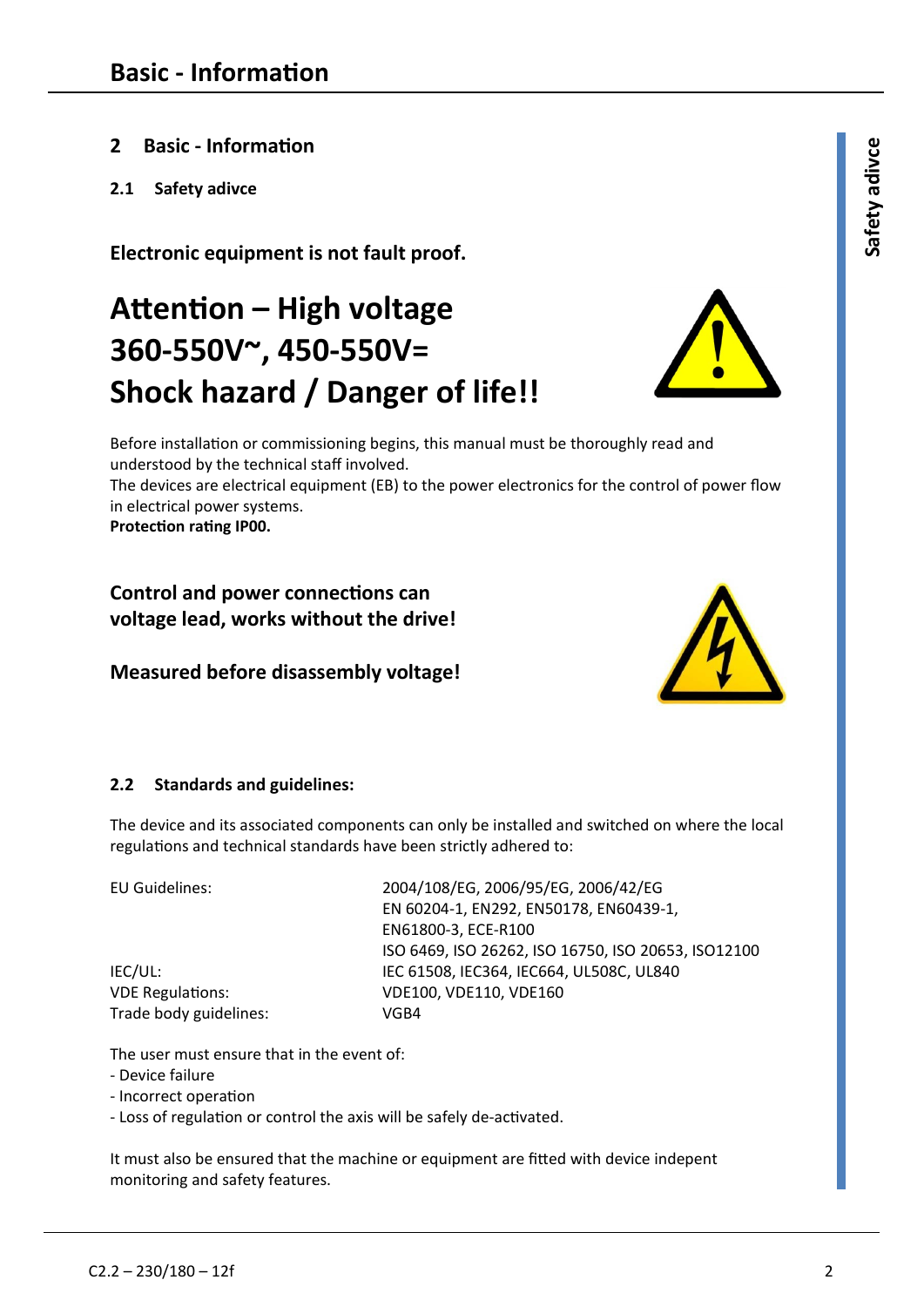### **The user must ensure that in the event of:**

- device failure
- incorrect operation
- loss of regulation or control

the axis will be safely de-activated.

It must be ensured that the machines, equipment or vehicles are fitted with device independent monitoring and safety feature.

Non-earthed systems (e.g. vehicles) need to be secured isolation monitors.

There must be no danger to persons and property arising!



- should only be carried out when all voltages have been removed and the units are secured
- should only be carried out by suitably trained personnel

#### **Installation**

- should only be carried out when all voltages have been removed and the units are sucured
- should only be carried out by suitably trained personnel for electrics
- should only be carried in accordance with health and safety guidelines

#### **Adjustments and programming**

- should only be carried out by suitable trained personnel with knowledge in electronic drives and their software
- should only be carried out in accordance with the programming advice
- should only be carried in accordance with health and safety guidelines

#### **CE**

When mounting the units into machines and installations the proper operating of the units may not be started until it is ensured that the machine, the installation, or the vehicle comply with the regulations of the EC machinery directive 2006/42/EG and the EMC guideline 2004/108/EG. On the installation and test conditions described in the chapter CE-advice it is adhered to the EC guideline 2004/108/EG including the EMC standards EN61000-2 and EN61000-4.

A manufacturer's declaration can be requested.

The manufacturer of the machine or installation is responsible for observing the threshold values demanded by the EMC laws.

#### **QS**

The devices are archived with serial number and the test data from the manufacturer for 5 years. The inspection reports may be requested.



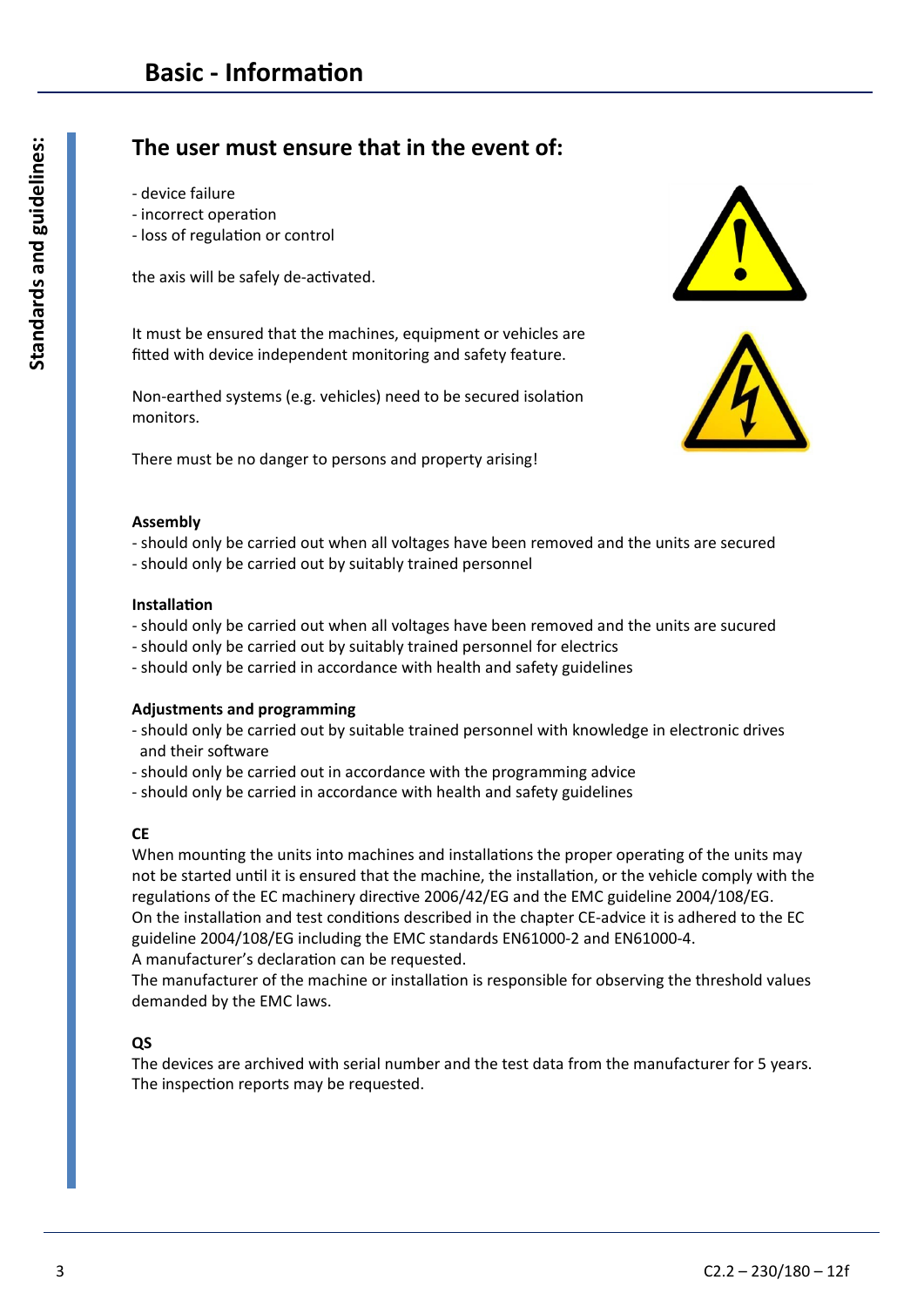#### **2.3 General and features <sup>s</sup>**

#### **Thyristor-control-unit**

- for inductive and resistive devices

#### **Build / Compact single-circuit-board device**

- switch cabinet mounting a
- according to the VDE, DIN and EU regulations
- plug-in screw terminal
- fully isolated power semiconductor
- field rectifer

#### **Galvanic isolation between**

- the power section and the housing
- the power section and the control electronics

The distance of air gaps and leakage paths adhere to the VDE standards.

#### **Components**

- fully insulated thyristor-bridge, comfortably over-dimensioned
- only components customary in trade and industrially standardized are used
- LED displays
- precision potentiometers for fine adjustments
- DIP-Switch for system settings

#### **Characteristics**

- Speed control of direct-current motors
- 1 quadrant mode, propel
- Power up to 2160 Watt
- **Tachometer regulation**
- armature voltage regulation with l\*R compensation
- torque control
- Cascade control speed power
- Current-voltage characteristic is a rectangle
- **O** on/off-switch logic
- direct switchable mains connection

| Caution:                                         |    |                   |  |  |  |
|--------------------------------------------------|----|-------------------|--|--|--|
| <b>Tachometer regulation</b>                     |    |                   |  |  |  |
| Device is                                        | >> | galvanic isolated |  |  |  |
|                                                  |    |                   |  |  |  |
| Armature voltage regulation                      |    | high-resistive    |  |  |  |
| Device is                                        | >> | conection to the  |  |  |  |
|                                                  |    | mains             |  |  |  |
|                                                  |    |                   |  |  |  |
| Control-reference (clamp 5) must not be earthed. |    |                   |  |  |  |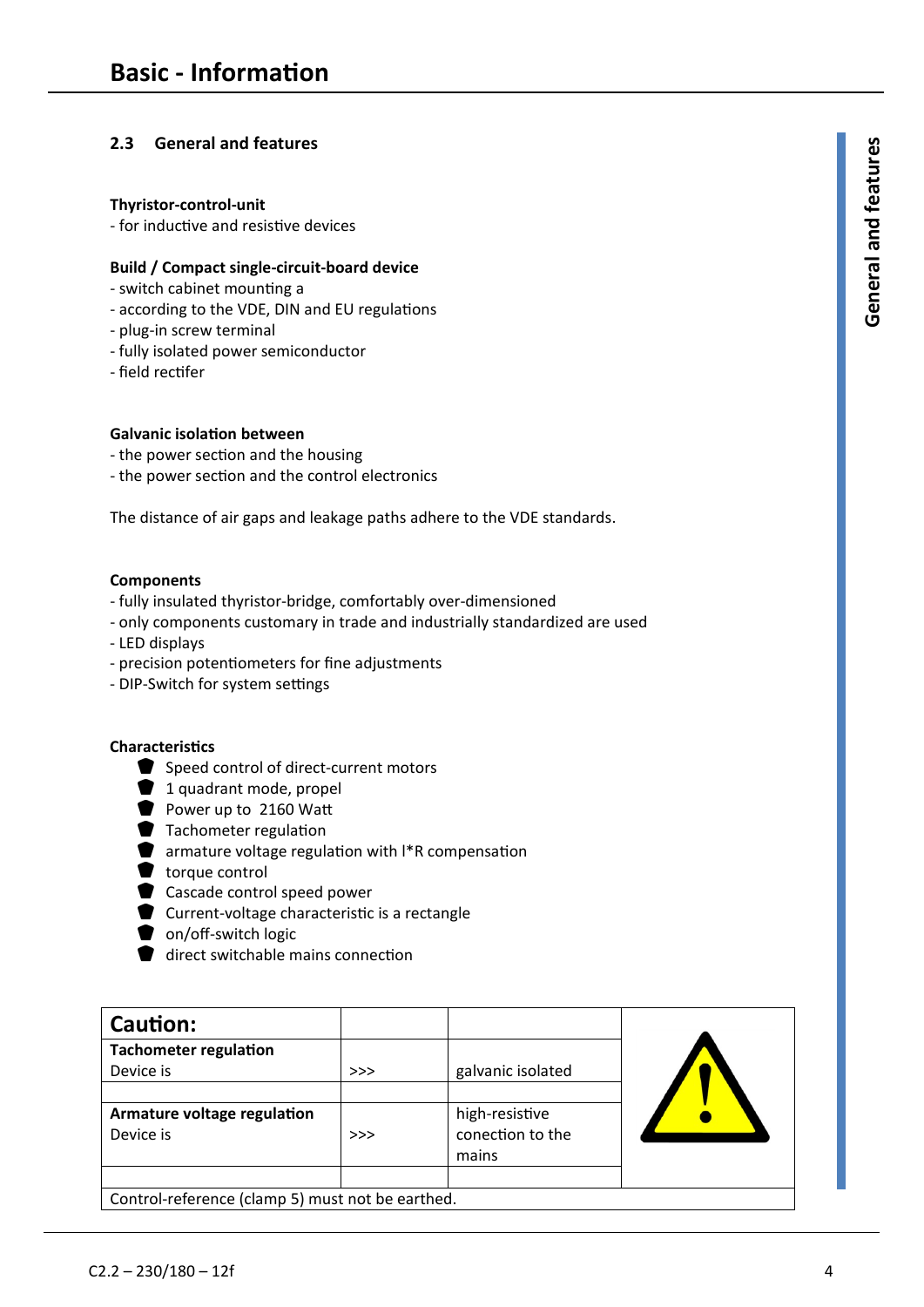#### **2.4 Technical data**

| <b>Limits</b>         |                            |                       |
|-----------------------|----------------------------|-----------------------|
| power connection      |                            | 230V~+10%/-15%        |
| output voltage        | max.                       | $180V =$              |
| rated current         | max.                       | $12A=$                |
| input current         | max.                       | 13,2 A $\sim$         |
| power (electric)      | max.                       | 2160 W                |
| field voltage         |                            | $210 V =$             |
| field current         | max.                       | $1A=$                 |
| Characteristic        |                            |                       |
| control range         | (d.c. tachometer)          | 1:300                 |
| accuracy              | (excluding feedback error) | 0,1%                  |
| control range         | (armature voltage)         | 1:50                  |
| accuracy              |                            | 3%                    |
| control range         | (torque regulation)        | 1:50                  |
| accuracy              |                            | 3%                    |
| command value supply  |                            | $12V = 10 \text{ mA}$ |
| input command value   | max.                       | $12V =$               |
| actual value          | max.                       | $-180V =$             |
| enable logic          | tipsafe                    | enabling time 100mS   |
| <b>Internal fuses</b> | F1                         | 2,5Af                 |
|                       | F <sub>2</sub>             | 16 Aff                |
| <b>Accessories</b>    |                            |                       |
| mains choke           |                            | K78-16F               |
| isolation transformer |                            | TE 17/3 F             |

smothing choke EI 135 A-12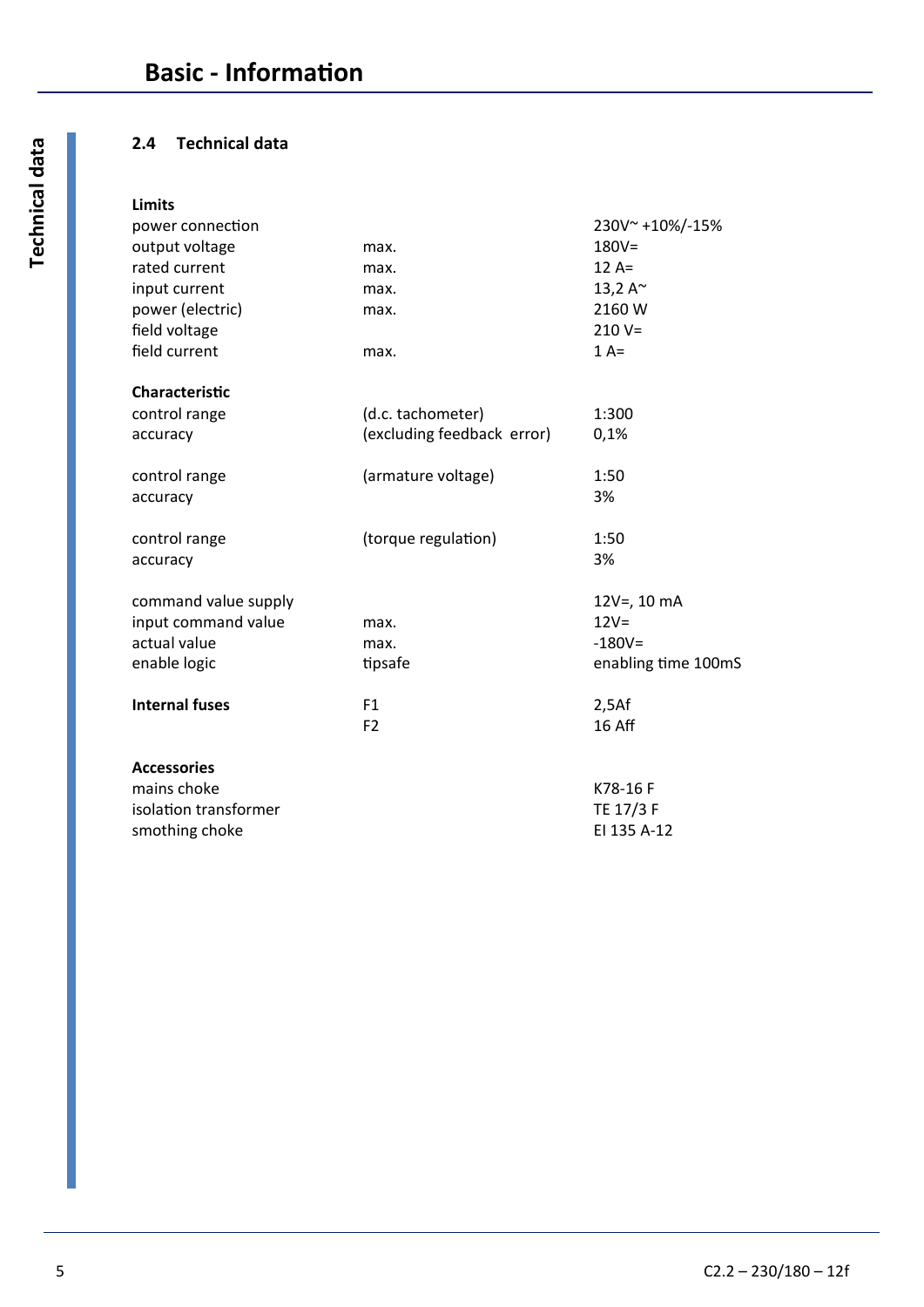### **3 Mechanical installation <sup>n</sup>**

#### **3.1 Dimension**

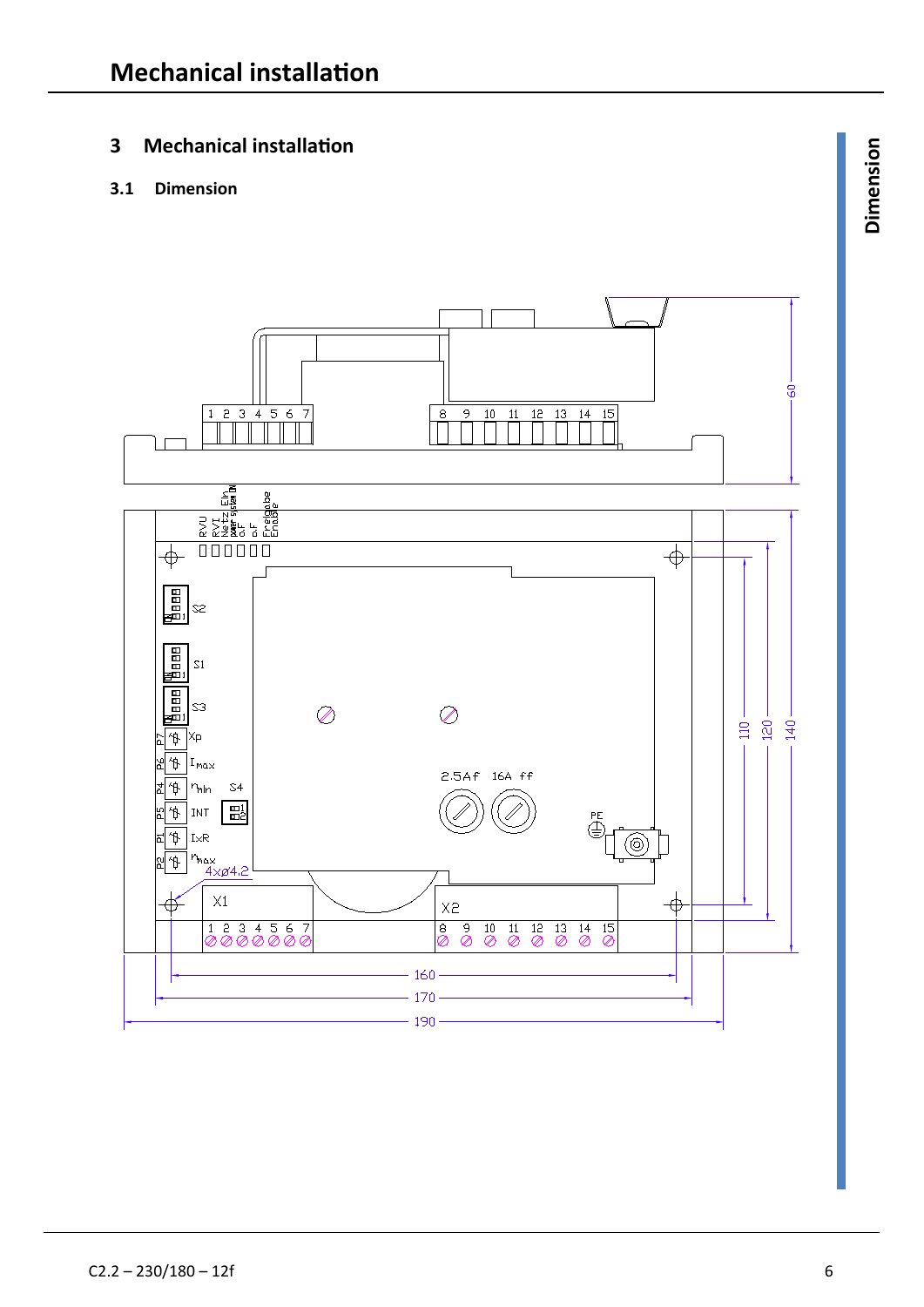### **4 Electrical installation**

### **4.1 Connection diagram**







### **Power supply**

| Direct power supply               |   |               |  |  |  |
|-----------------------------------|---|---------------|--|--|--|
| line                              | L | Clamp $X2:11$ |  |  |  |
| neutral                           | N | Clamp $X2:12$ |  |  |  |
| mains choke                       |   | K78-16F       |  |  |  |
| Supply with isolation transformer |   |               |  |  |  |
| secondary voltage                 |   | $230V^{\sim}$ |  |  |  |
| transformer type                  |   | TE 16/3 (F)   |  |  |  |
| transformer fuse                  |   | 16 A ff       |  |  |  |
| <b>Motor connection</b>           |   |               |  |  |  |
| Motor – armature                  |   |               |  |  |  |
| positiv                           |   | clamp X2:9    |  |  |  |
| negative                          |   | clamp X2:8    |  |  |  |
| Motor-filed                       |   |               |  |  |  |
| positiv                           |   | clamp $X2:15$ |  |  |  |
| negative                          |   | clamp $X2:14$ |  |  |  |
| smoothing choke type              |   | El 135 A-12   |  |  |  |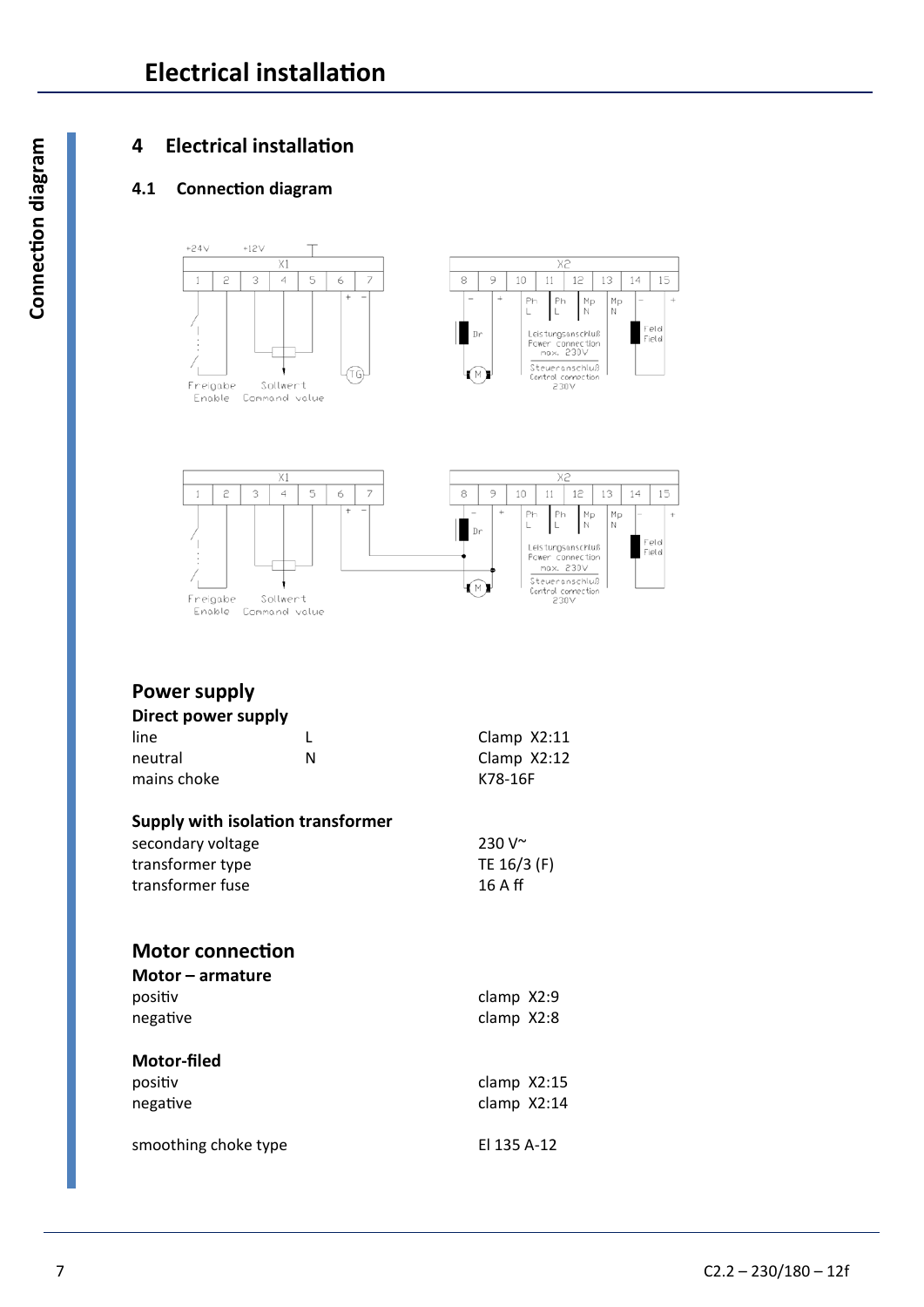### **4.2 Diagramm m**



**Dia gra m**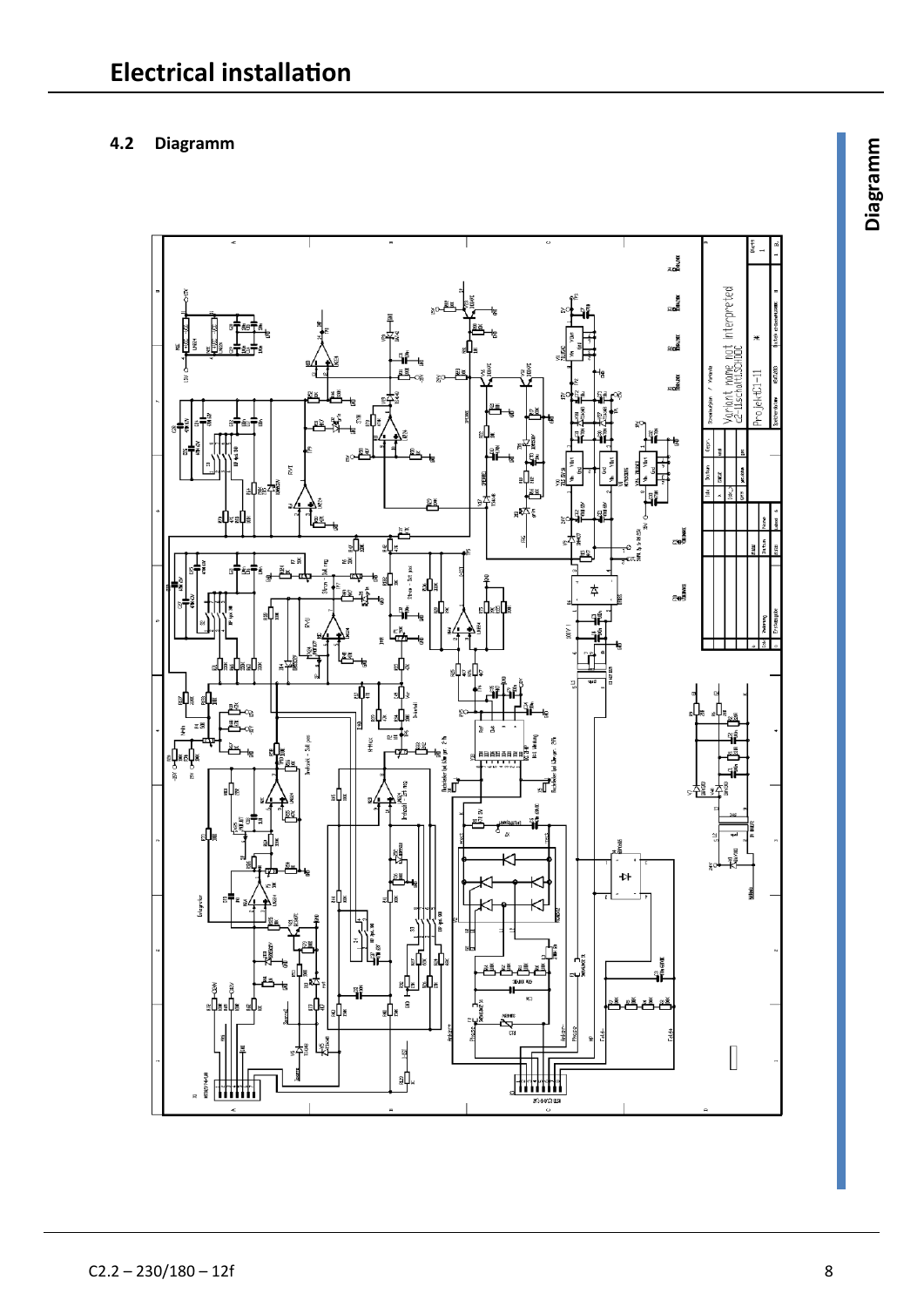### **4.3 Components**

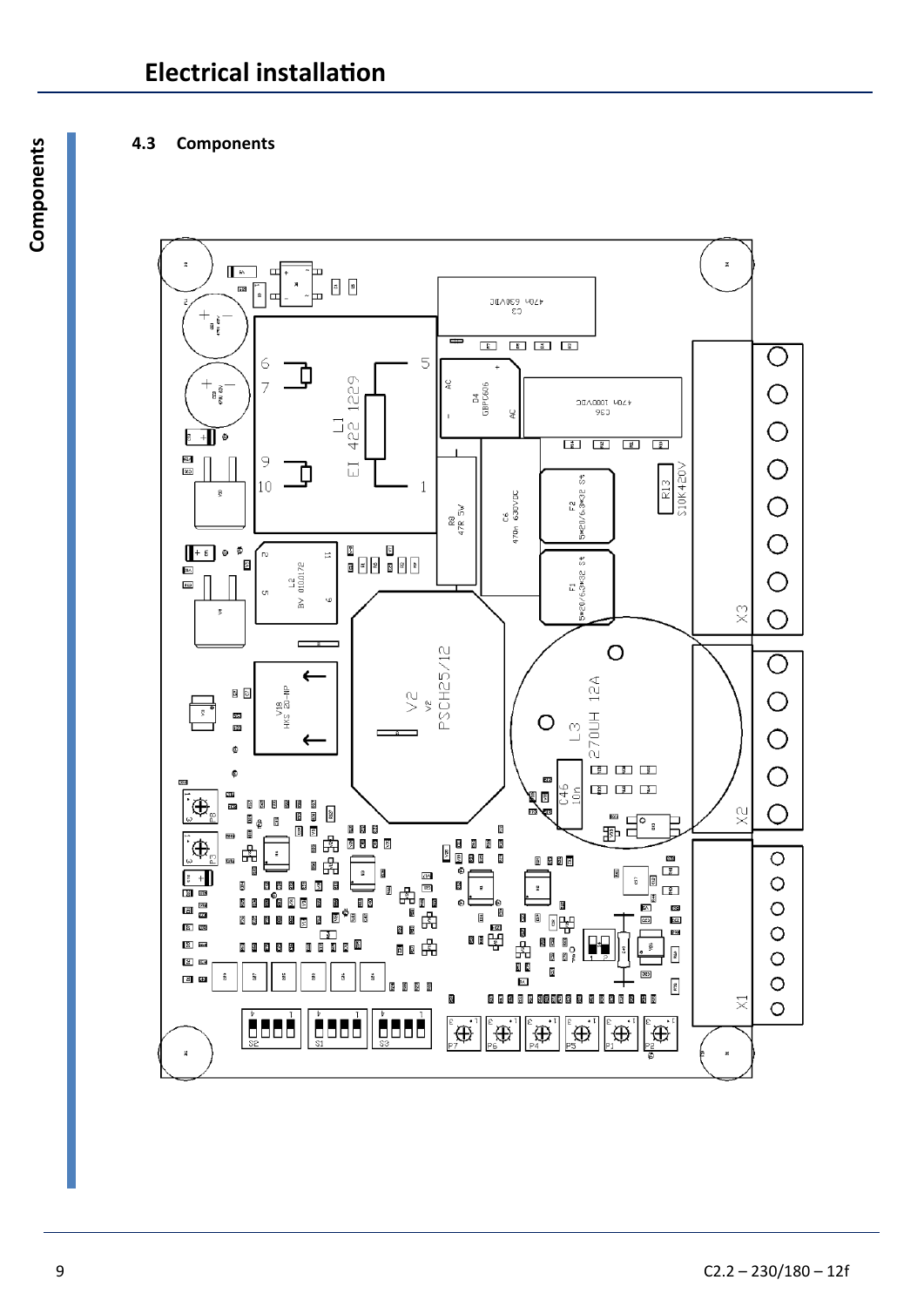### **5 Adjustment**

### **5.1 Adjustment functions**

| Timing potentiometers |                   |                                                              |                  |  |  |
|-----------------------|-------------------|--------------------------------------------------------------|------------------|--|--|
| No.                   | Abbreviation      | <b>Function</b>                                              | Range            |  |  |
| <b>P1</b>             | $l$ <sub>xR</sub> | speed compensation when using<br>armature voltage regulation | 040%             |  |  |
| P <sub>2</sub>        | <b>n</b> max      | fine adjustment maximum speed                                | 80  120 %        |  |  |
| <b>P5</b>             | <b>INT</b>        | integration time limit                                       | 0,08  5 Sek.     |  |  |
| P <sub>4</sub>        | <b>n</b> min      | minimum speed                                                | $-0.2$ +2 V      |  |  |
| <b>P6</b>             | <b>I</b> max      | current limit                                                | $0100\%$         |  |  |
| P7                    | <b>XP</b>         | amplification                                                | $3 \dots \infty$ |  |  |

| <b>Switches</b> |                |                           |  |  |
|-----------------|----------------|---------------------------|--|--|
| No.             | <b>Contact</b> | <b>Function</b>           |  |  |
|                 |                | <b>Current controller</b> |  |  |
| S <sub>1</sub>  | 1,2            | integral-term             |  |  |
| S <sub>1</sub>  | 3,4            | proTermal-amplification   |  |  |
|                 |                | <b>Speed controller</b>   |  |  |
| S <sub>2</sub>  | 1,2            | integral-term             |  |  |
| S <sub>2</sub>  | 3,4            | proTermal - amplification |  |  |
|                 |                | <b>Tachometer</b>         |  |  |
| S <sub>3</sub>  | 14             | tacho-coarse balance      |  |  |
| S <sub>4</sub>  | 2              | tacho smoothing           |  |  |

### **Default setup**

| <b>Tachometer regulation</b>      |                                      |
|-----------------------------------|--------------------------------------|
| Switch on the position ON:        | S1-1, S1-4, S2-1, S2-3, S3-1 to S3-4 |
| Armature voltage regulation 180V= |                                      |
| Switch on the position ON:        | S1-1, S1-4, S2-1, S2-3, S3-1 to S3-4 |
| <b>Torque regulation</b>          |                                      |

### Switch on the position ON: S1-1, S1-4, S4-1

## **All other Switches on position OFF!**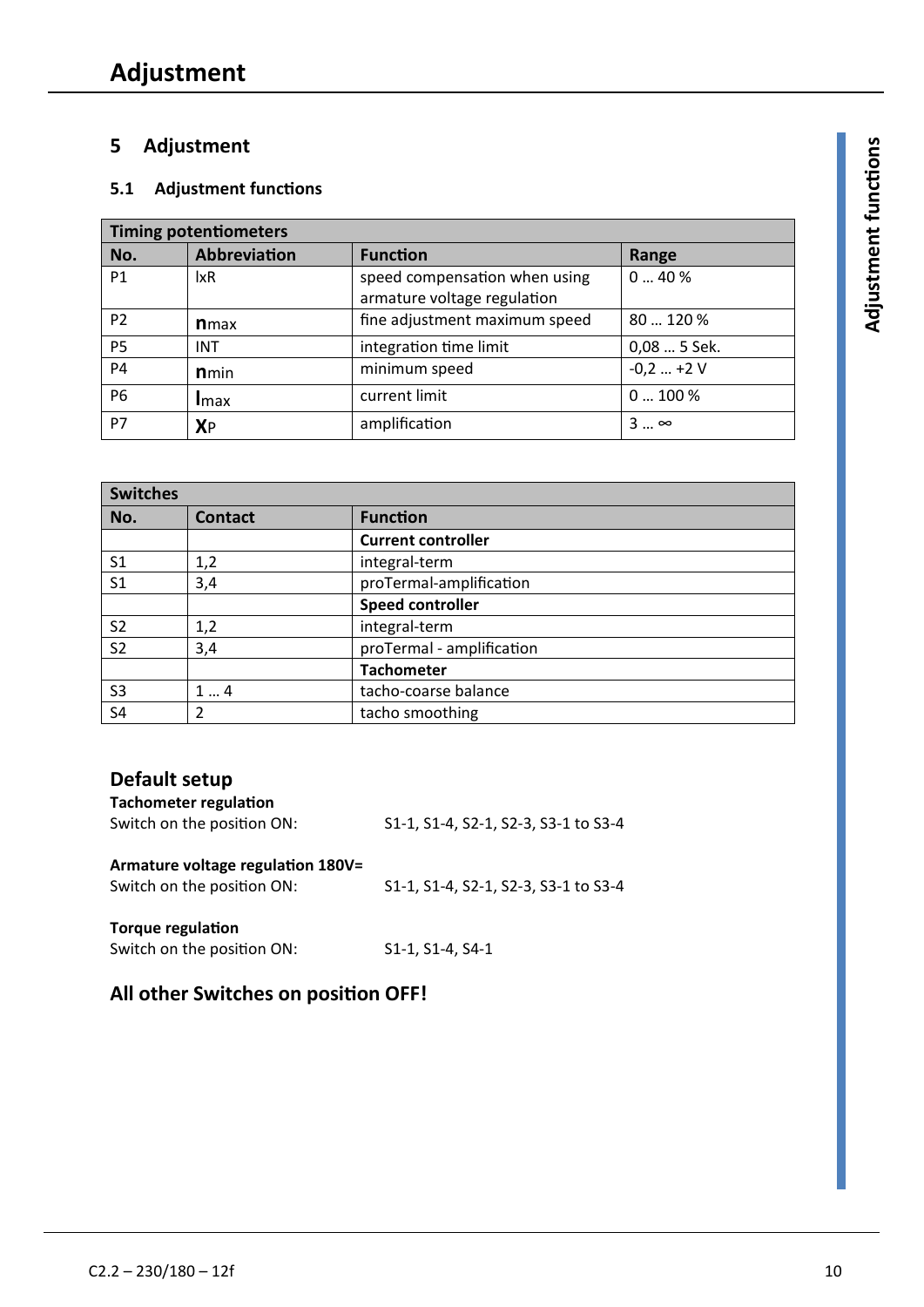### **5.2 Command / Actual Value**

#### **Command value**

| Command value voltage       |                                                  |
|-----------------------------|--------------------------------------------------|
| Command value potentiometer | resistance $>1$ k $\Omega$ (2,5  10 k $\Omega$ ) |
| input resistance            | 50 kQ                                            |
| input voltage               | $0  max.+12 V=$                                  |
|                             |                                                  |

#### **Using a current source**

external load resistance 12V / 20 mA = 0,6 kΩ

#### **Integrator**

Setup **Range Range** trimmer INT P5 0,08 up to 5 Sec. turn clockwise to increase time

#### **Actual Value**

Tachometer regulation DC - tachometer a.c. – or three-phase current tachometer with rectification tachometer voltage maximum -180 V= lxR potentiometer **P1** counter-clockwise stop!

| Caorse adjustment of the tachometer (switches settings) |            |            |            |            |  |  |
|---------------------------------------------------------|------------|------------|------------|------------|--|--|
| Tachovoltage                                            | $S3-1$     | $S3-2$     | $S3-3$     | $S3-4$     |  |  |
| 90  180V                                                | ON         | ON         | ON         | ON         |  |  |
| 60140V                                                  | ON         | <b>OFF</b> | <b>ON</b>  | <b>OFF</b> |  |  |
| 2060V                                                   | <b>OFF</b> | ON         | <b>OFF</b> | ON         |  |  |
| 1120V                                                   | <b>OFF</b> | <b>OFF</b> | <b>OFF</b> | <b>OFF</b> |  |  |

### **Speed fine adjustment**

turn clockwise to increase speed

**Setup range** 

trimmer  $n_{min}P4$  -0,2 ... 2 V command value trimmer **nmaxP2** 50 % of coarse adjustment

Achtung: balance first nmin Secondly nmax balance



**Com**

**mand**

**/Actu**

**al V**

**alu e**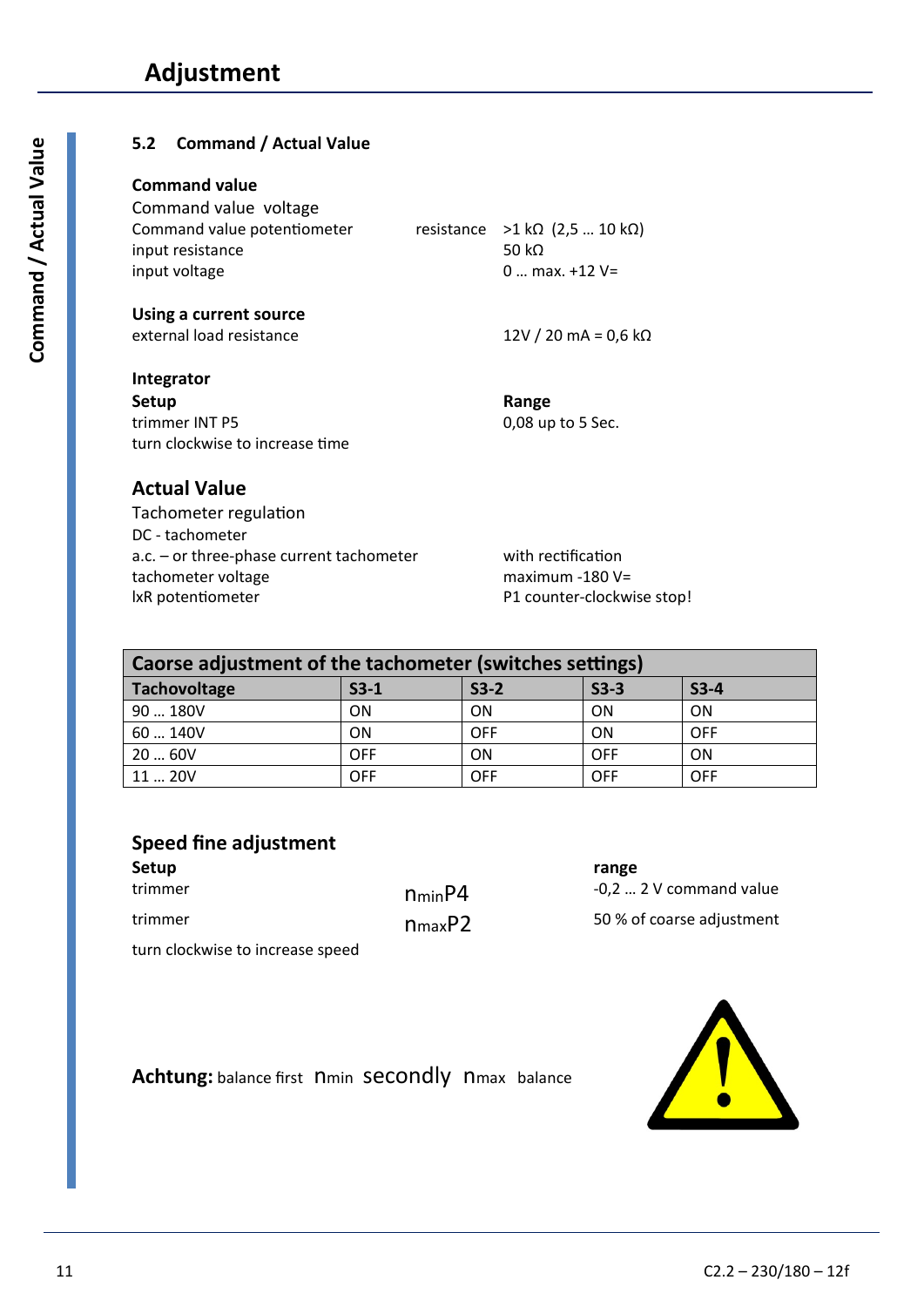| Armature voltage regulation |                                      |            |            |            |  |  |  |
|-----------------------------|--------------------------------------|------------|------------|------------|--|--|--|
|                             | <b>Adjustment switch S3</b>          |            |            |            |  |  |  |
| Armature volt.              | $S3-2$<br>$S3-3$<br>$S3-1$<br>$S3-4$ |            |            |            |  |  |  |
| 90  180 V                   | ON                                   | <b>ON</b>  | ON         | ON         |  |  |  |
| 60140V                      | ON                                   | <b>OFF</b> | ON         | <b>OFF</b> |  |  |  |
| 2060V                       | <b>OFF</b>                           | <b>ON</b>  | <b>OFF</b> | ON         |  |  |  |
| 1120V                       | <b>OFF</b>                           | <b>OFF</b> | <b>OFF</b> | <b>OFF</b> |  |  |  |

### **Speed-fine adjustment**  Setup **Range**

trimmer **n**min P4 -0,2 ... 2V command value trimmer  $n_{\text{max P2}}$  50% of coarse adjustment

turn clockwise to increase speed

### **Caution:** balance **first** nmin , **secondly** nmax balance

#### **lxR Compensation**

- voltage drop caused by the internal resistance of the motor

- compensated by current proportional speed slope

| Setup                                   | Range   |
|-----------------------------------------|---------|
| potentiometer IxR P1                    | $040\%$ |
| turn clockwise to increase compensation |         |

-set speed to 10% -increase load up to 100 % -increase compensation -load speed >>> idling speed

**Caution:** When using armature voltage control, than the ground of the unit is connected to line potential via high-ohm resistors.

### **Torque regulation**

-speed regulator amplification set to 1. Switch S4-1 closed -switch S2 all contacts in OFF -no tacho, no armature voltage -switch S1-1, S1-4 closed



**tio**

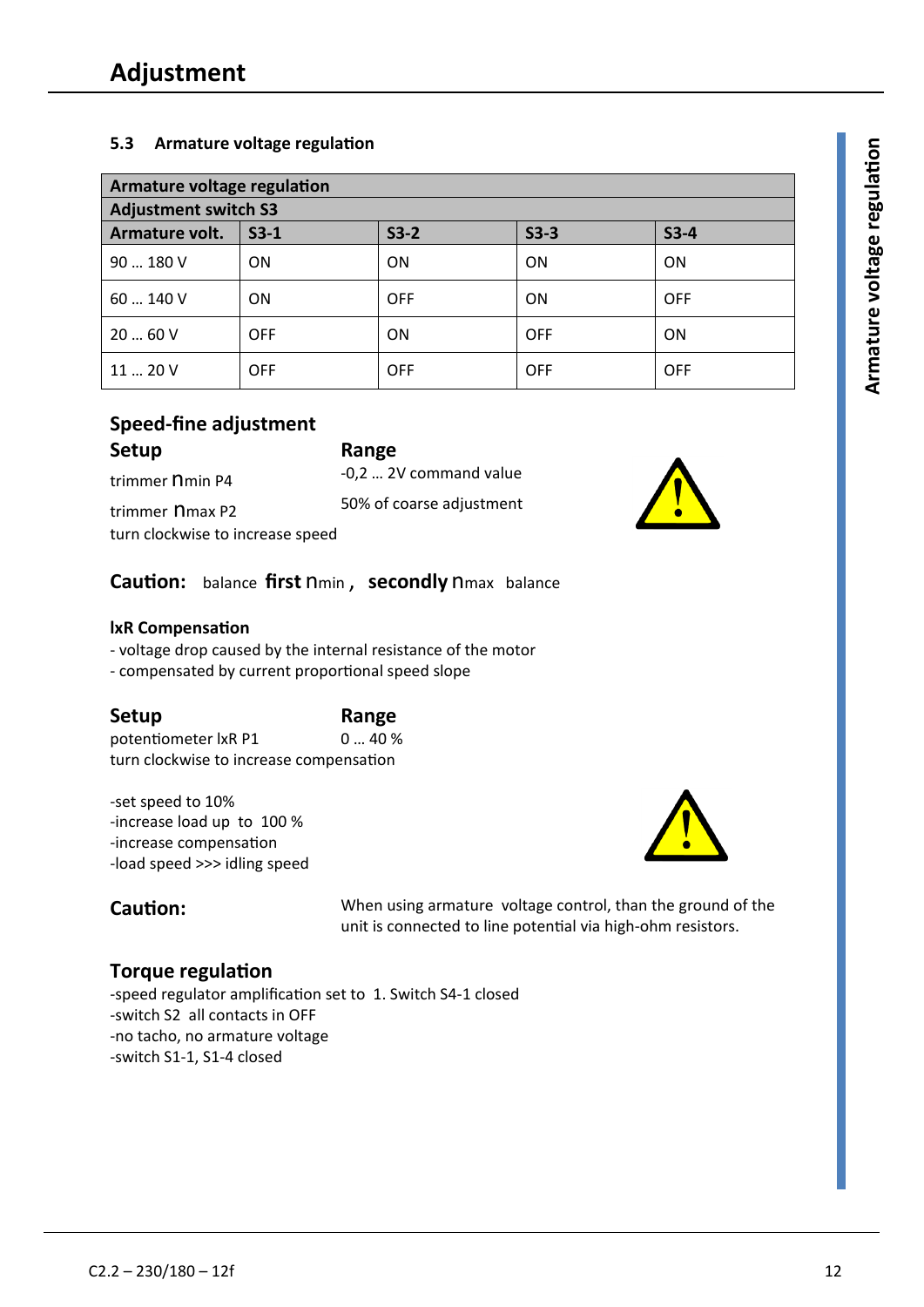|                 |                      | 5.4 Current / Speed controller                        |            |                                     |
|-----------------|----------------------|-------------------------------------------------------|------------|-------------------------------------|
| <b>Current</b>  |                      |                                                       |            |                                     |
|                 | <b>Current limit</b> |                                                       |            |                                     |
| <b>Setup</b>    |                      |                                                       | Range      |                                     |
|                 | trimmer Imax P6      |                                                       | 0100%      |                                     |
|                 |                      | turn clockwise to increase current limit              |            |                                     |
|                 | measure current      |                                                       |            | >>> amperemeter in armature circuit |
| <b>P-values</b> | Setup with switch S1 | PI-settings of the current regulator<br>amplification | $S1-3$     | $S1-4$                              |
| 150             | ΚΩ                   | 0,68                                                  | <b>OFF</b> | <b>OFF</b>                          |
| 60              | ΚΩ                   | 0,27                                                  | <b>OFF</b> | ON                                  |
| 35              | ΚΩ                   | 0,16                                                  | ON         | <b>OFF</b>                          |
| 26              | KΩ                   | 0,12                                                  | ON         | ON                                  |
|                 |                      |                                                       |            |                                     |
| I-values        |                      |                                                       | $S1-1$     | $S1-2$                              |
| 0,22            | - µF                 |                                                       | <b>OFF</b> | <b>OFF</b>                          |
| 0,8             | $\mu$ F              |                                                       | ON         | <b>OFF</b>                          |
| 1,2             | μF                   |                                                       | <b>OFF</b> | ON                                  |

1,8 µF ON ON

Integral – time constant = l-value x P-value x 4

### **Speed controller**

### **PI-setting of the speed regulator**

Setup with DIP switch S2

| <b>P-values</b> |    | amplification | $S2-3$     | $S2-4$     |
|-----------------|----|---------------|------------|------------|
| 330             | ΚΩ | 3,3           | <b>OFF</b> | <b>OFF</b> |
| 165             | KΩ | 1,65          | <b>ON</b>  | <b>OFF</b> |
| 110             | KΩ | 1,1           | ON         | ON         |
|                 |    |               |            |            |
| I-values        |    |               | $S2-1$     | $S2-2$     |
| 0,22            | μF |               | <b>OFF</b> | <b>OFF</b> |
| 0,69            | μF |               | ΟN         | <b>OFF</b> |
| 1,20            | μF |               | <b>OFF</b> | ON         |

Integral-time constant = l-value x P-value x 4

| <b>Setting</b> | Amplification                         | Range            |
|----------------|---------------------------------------|------------------|
| trimmer        | XPP                                   | $3 \dots \infty$ |
|                | turn clockwise for more amplification |                  |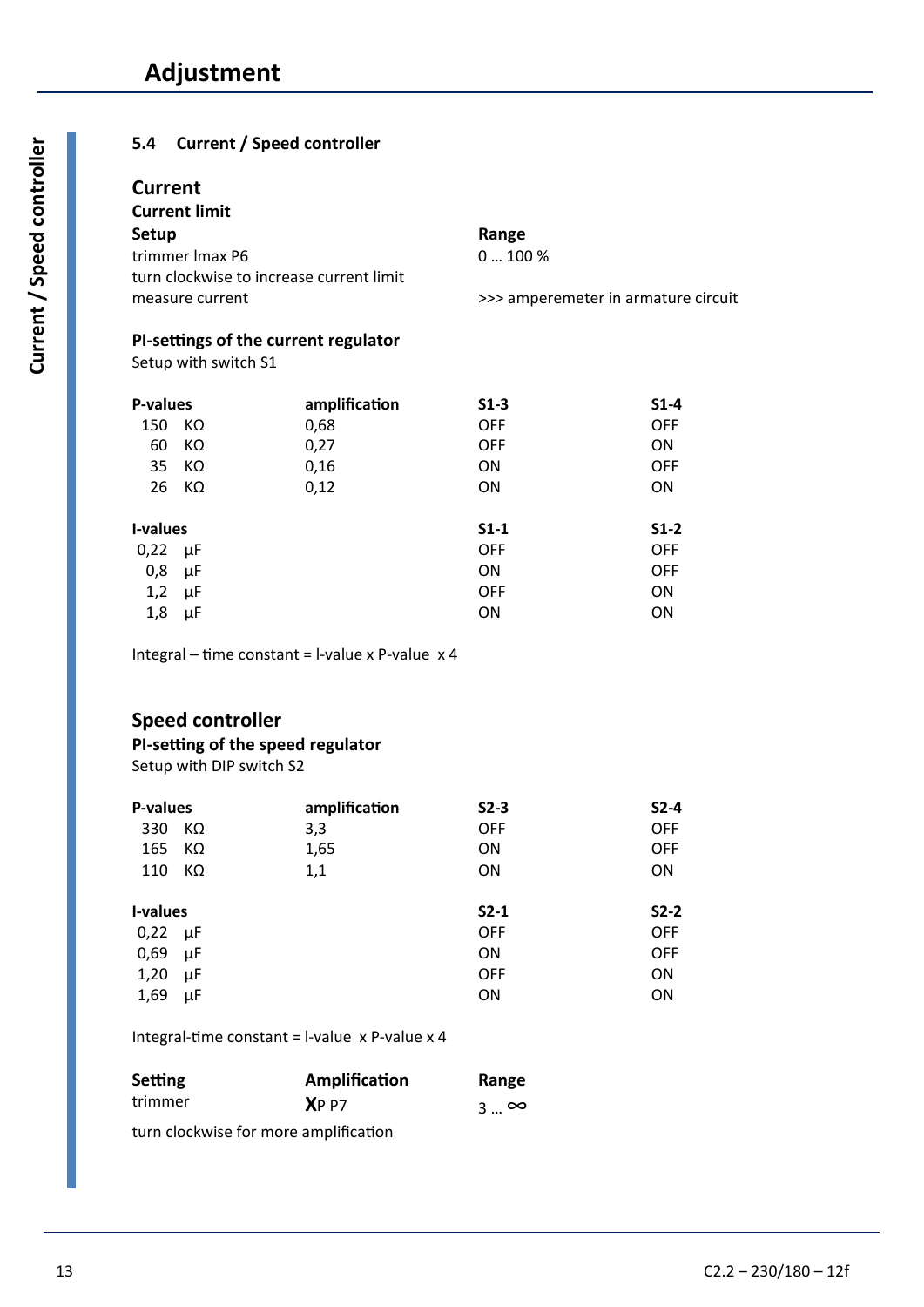Device not enabled, command value zero

#### **Switch on the mains**

the motor must be at standstill without a torque

#### **Closed enable switch**

LED D1 "Freigabe (=enable)" must glow. Slowly turn up command value potentiometer. The motor must accelerate according to the command value voltage. (if the motor accelerates straight up to top speed, the actual value connection clamp 6-7 must be swapped).

### **Speed adjustment**

| actual value-coarse adjustment<br>using 1V command value | >>  | switch S3           |
|----------------------------------------------------------|-----|---------------------|
| with Poti <b>N</b> max (P2)                              | >>> | setup 10% speed     |
| with Poit nmin (P4)                                      | >>> | setup minimum speed |
| 10V command value                                        |     |                     |
| with Poti <b>N</b> max (P2)                              | >>> | trim 100% speed     |

#### **Current adjustment**

| Amperemeter in armature circuit                                |  |
|----------------------------------------------------------------|--|
| turn Poti Imax to counter-clockwise stop                       |  |
| block motor (disconnect field)                                 |  |
| with turning clockwise Poti's Imax (P6) >>> trim motor current |  |

### **Amplification speed regulation**

| default setup          | P-Amplification<br>I-term | $S2 - 3 = ON$<br>$S2 - 1 = ON$ | $S2 - 4 = OFF$<br>$S2 - 2 = OFF$ |
|------------------------|---------------------------|--------------------------------|----------------------------------|
| large centrifugal mass | >>                        | $S2-2$                         | closed                           |
|                        |                           | $S2-3$                         | open                             |
| frictional load        | >>                        | $S2-2$ and $S2-4$              | closed                           |
|                        |                           | S2-1 and S2-2                  | open                             |
| Fine adjustment        |                           | Potentiometer XP (P7)          |                                  |
| turn right             | >>                        | LED D2 (RVU)                   | flickers                         |
| turn left              | >>                        | LFD D2                         | shines steady                    |

The brightness of LED D2 shows the current demand of the drive.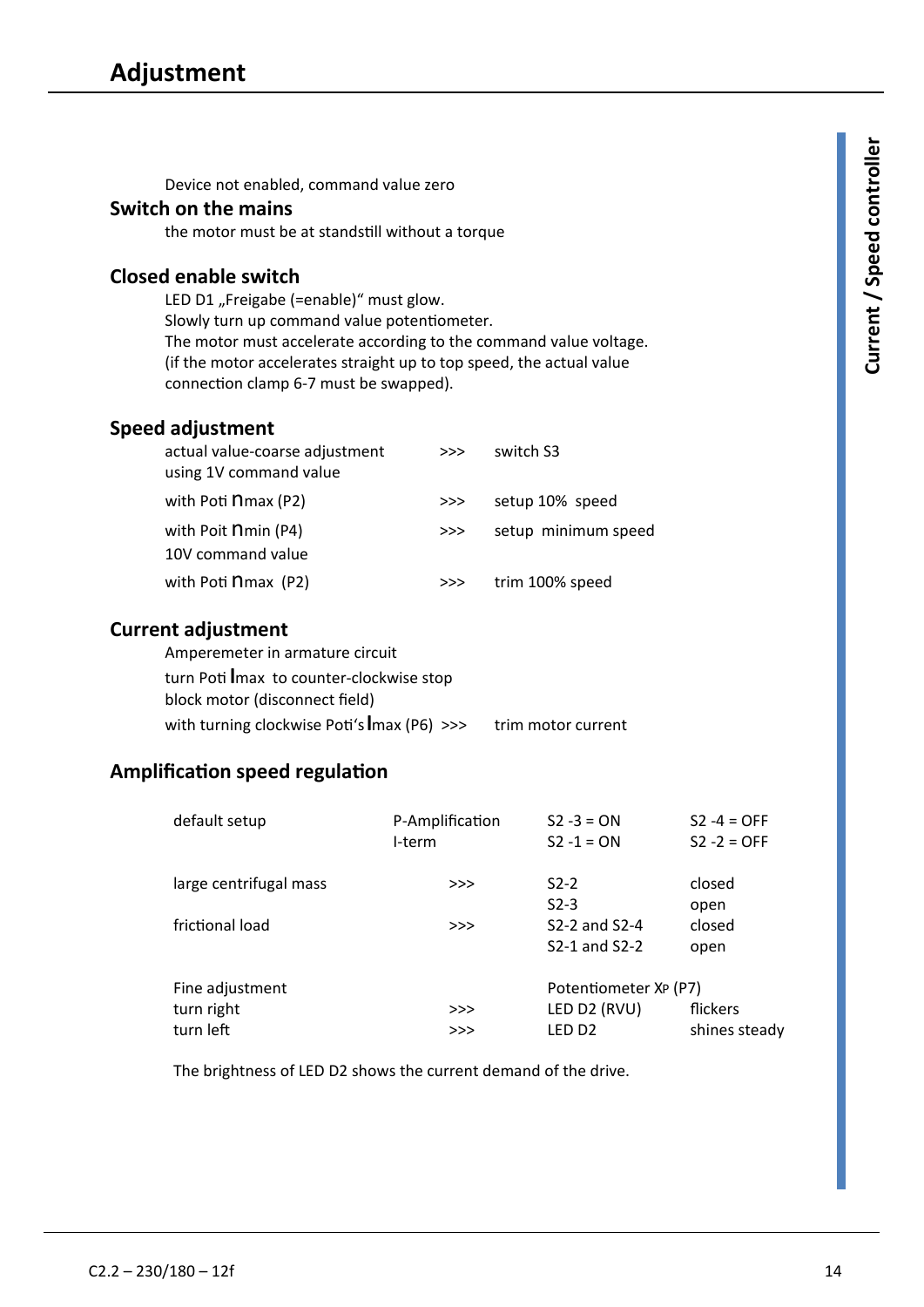#### **5.5 Adjustment without measuring instruments**

Connect motor,

| command value | =   | 10% |
|---------------|-----|-----|
| <b>X</b> P    |     | 50% |
| switch S2-3   |     | ΩN  |
| switch S2-4   | $=$ | OFF |

Enable controller Turn Potentiometer **X**p turn right until the drive swings. LED D1 (RVU) flickers.

### **If there is no oscillation:**

- Switch S2-3 in position OFF
- adjust oscillation with Potentiometer **X**P
- LED D1 (RVU) flickers
- turn Potentiometer **X**P left until the oscillation dies down
- LED D1 (RVU) shines steady
- turn **X**P-Poti 2steps left

Adjust S2-1 und S2-2 so , that the drive runs smoothly after about two oscillation when there was a command value jump off 50%.

### **Response of the drive:**

Amplification too low: Amplification too high long overshoots vibrates during acceleration

long-period oscillations 1… 0.1Hz short-period oscillations 30 … 200 Hz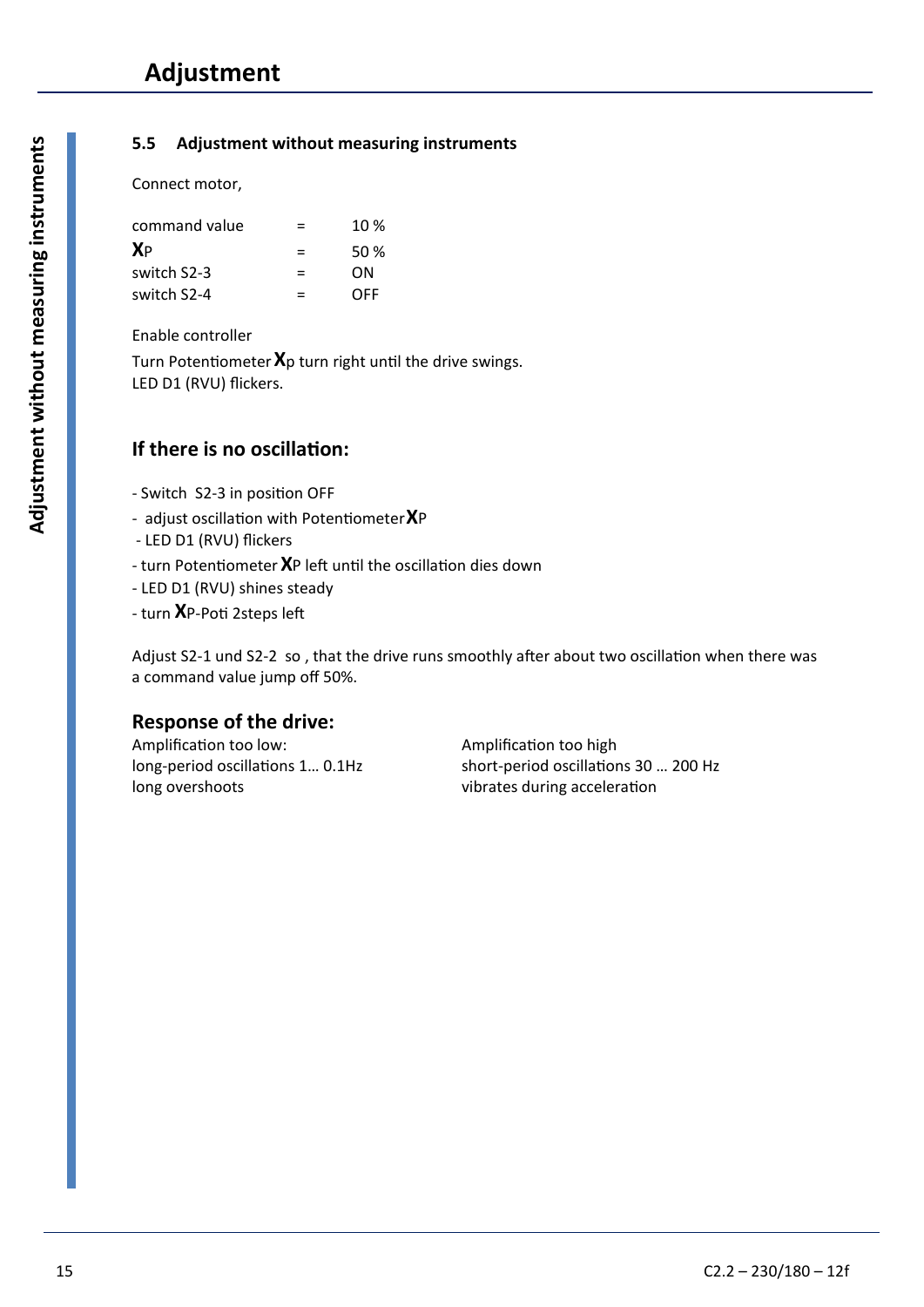### **Advice to EU-Regulation 89/336/EWG**

The standards EN61000-2 und EN61000-4 will be observed under the following conditions:

### **Tacho regulation**

Device, mains choke or transformer and armature choke fixed on a 500x500x2 mounting board. Motor interference-suppressed with collector-capacitor. Mounting board and motor frame connected to earth with 10mm² wires. Clamp 5 connected to earth with 2.5 mm² wire.

#### **Power supply with mains choke:**

Main choke with filter Type K 78-16 F Line length choke-device 200 mm Armature choke Type El 135 A- 12 Line length choke-device 200 mm

#### **Power supply with isolation transformer:**

Transformer with filter Type TE 17/3 F Line length transformer-device 200mm Armature choke Type El 135 A- 12 Linelength choke-devive 200 mm

### **Control signals:**

All wires twisted <1.5 m – noc shield